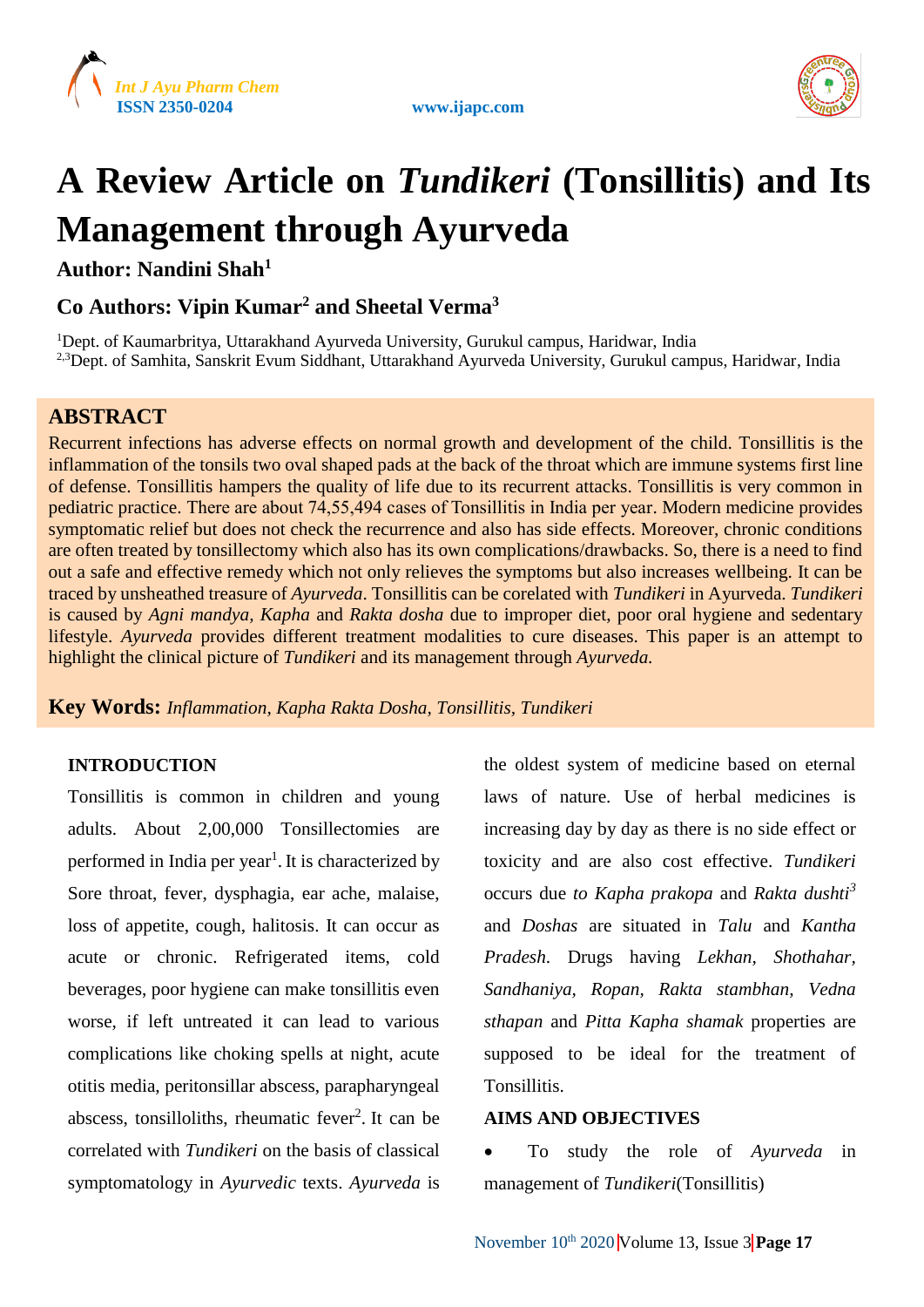

**ISSN 2350-0204 www.ijapc.com**



 To study the concept of *Tundikeri*  (Tonsillitis) and its management through *Ayurveda* 

## **MATERIALS**

All the references regarding *Tundikeri* are collected from *Bruhatrayi, Laghutrayi*, other *Ayurvedic* texts, modern textbooks and compilation is done.

# **ETIOLOGY**

Bacteria like Hemolytic streptococcus, Staphylococci, Pneumococci or H. Influenzae<sup>4</sup>. Virus like Adenovirus, Rhinovirus, Influenza A virus, Para influenza virus, Epstein bar virus are some possible pathogens causing Tonsillitis.

#### *Nidana of Mukh Rogas*

Details of *Nidana* of *Mukha rogas* are mentioned in **Table1**

| S.No.         | <b>Name of Book</b> | Aaharaja nidan                                                          | Viharaja nidan                                                     |
|---------------|---------------------|-------------------------------------------------------------------------|--------------------------------------------------------------------|
| 1.            | Ashtanga hridaya    | Excessive intake of <i>Matsya</i> (fish), <i>Mahisha</i>                | Excessive indulgence in Avak Shayya (sleeping in                   |
|               |                     | <i>Mamsa</i> (buffalo's meat), <i>Varaha Mamsa</i> (pig's               | prone position), <i>DwishatoDantadhavana</i> (improper             |
|               |                     | meat), Amalaka, Mulakam (raw radish), Masha                             | dental hygiene), <i>Dhuma</i> (improper Dhumapana),                |
|               |                     | (black gram), Dadhi (curd), Kshira (milk), Shukta,                      | Chhardana<br>vomitting),<br>Gandusha<br><i>(improper)</i>          |
|               |                     | <i>Ikshurasa</i> (sugarcane juice), and <i>Phanita</i>                  | Siravyadha<br>gargling),<br><i>(improper)</i><br><i>(improper)</i> |
|               |                     |                                                                         | venesection)                                                       |
| $\mathcal{D}$ | Madhavnidan, Bhava  | Excessive intake of <i>Aanuppishit</i> , <i>ksheer</i> , <i>dadhi</i> , |                                                                    |
|               | Prakash,<br>Yog     | matsva                                                                  |                                                                    |
|               | Ratnakar            |                                                                         |                                                                    |

#### *Samprapti*

Excessive intake of *Madhura, Amla, Lavana Rasa* dominant *Ahara*, *Snigdha, Abhishyandi Ahara*, Improper oral hygiene, or sleeping in prone position causes *Agnimandya, Kaphadosha Prakopa*, and *Rakta Dushti*. This leads to *Sthana Sanshraya* of *Doshas in Talu* or *Kantha Pradesha* and lead to *Tundikeri roga.*

#### **Clinical features of** *Tundikeri5,6*

- *Toda* (Pricking Pain)
- *Daah* (Burning Sensation)
- *Paak* (Suppuration)
- *Shofa* (Inflammation)
- Sore throat
- Enlarged tender lymph nodes

#### **AYURVEDIC MANAGEMENT**

*Ayurveda* is a science of life which provides not only curative but also preventive principles for **Table 2** *Sanshodhan* by different *Acharyas*

healthy life. Ayurvedic treatment aims at eliminating impurities, reducing symptoms, boosting immunity, reducing stress and increasing harmony in life.

#### *Nidan parivarjan*

Means to avoid the causative factors of the disease.<sup>7</sup> It is the first line of treatment of any disease. Tonsillitis manifests as a result *of Kapha prakopa, Agnimandya, Rakta dushti*. So all the *Kapha Rakta pakopaka* and *Agnimandya karak aahar vihar* should be avoided in Tonsillitis*.*

Ayurveda has different treatment modalities for the management of diseases like*:* 

*Antah parimarjan chikitsa, Bahi parimarjan chikitsa, Shastra pranidhan chikitsa<sup>8</sup>*

# **A.** *Antah parimarjan chikitsa*

*Sanshodhan karma* mentioned by different *Acharyas* are given in **Table 2**

November 10<sup>th</sup> 2020 Volume 13, Issue 3 Page 18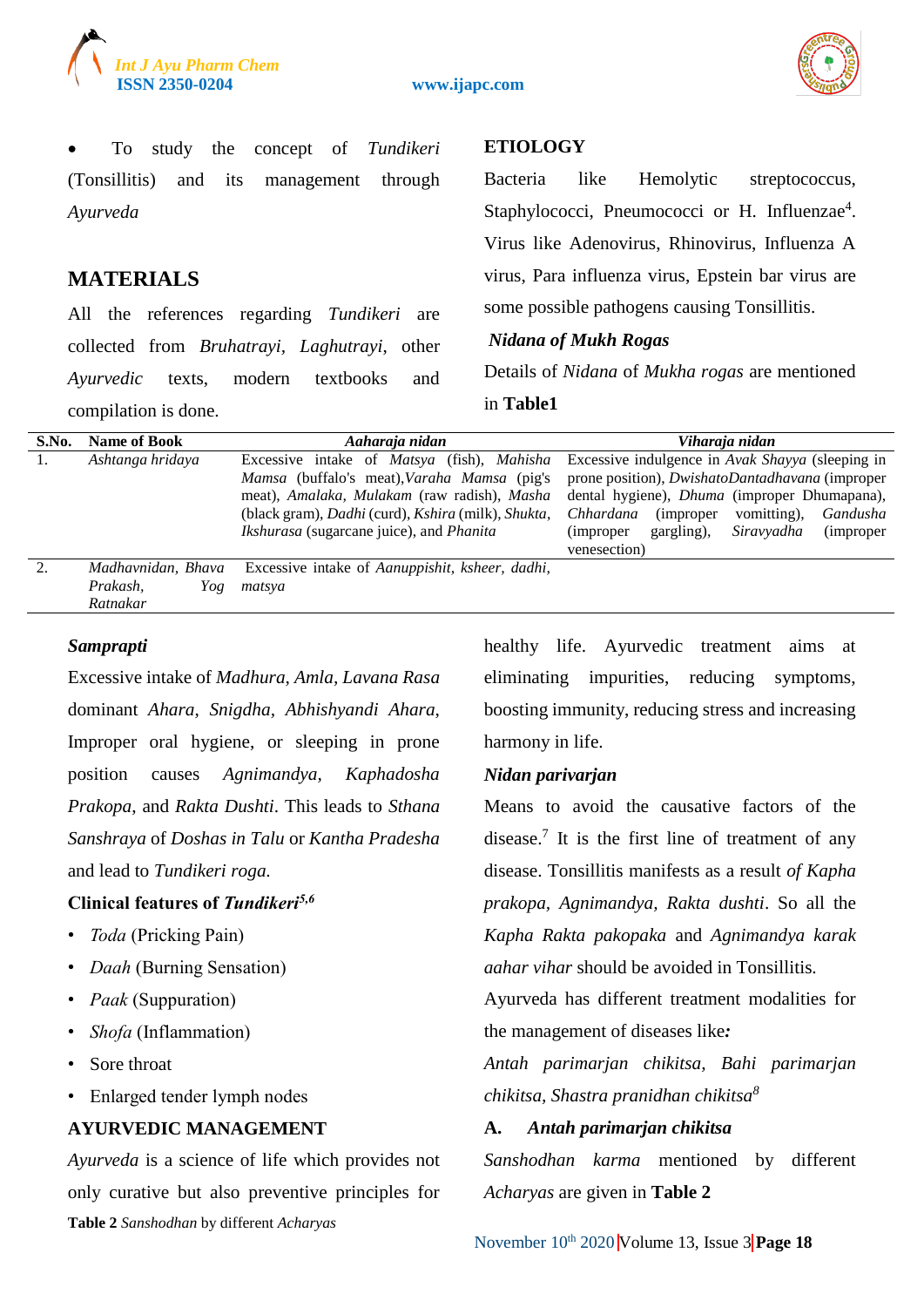



| S.No. | <b>Acharya</b>  | Shodhan karma                                         |
|-------|-----------------|-------------------------------------------------------|
|       | Charaka         | Dhumpana, pradhaman nasya, virechana, vaman, langhan, |
|       | <i>Sushruta</i> | Dumpana, Gandusha, Kawala, Pratisarana                |
|       | Vagabhatta      | Raktamokshana, Nasya, Gandusha                        |
|       | Yogratnakara    | Raktamokshan                                          |

#### *Sanshaman*

In the light of above discussion, Drugs having *Lekhan, Shothahar, Sandhaniya, Ropan, Rakta stambhan, Vedna sthapan* and *Pitta Kapha*  *shamak* properties are supposed to be ideal for the treatment of Tonsillitis. Details of *Sanshaman Aushadh yog* are mentioned in **Table 3**

| Table 3. Sanshaman Aushadh Yog |
|--------------------------------|
|--------------------------------|

| S.No. | <i>Kalpana</i> / Formulation | Sanshaman Aushadh Yog                                                   |
|-------|------------------------------|-------------------------------------------------------------------------|
| 1.    | Churna                       | Pippalyadi churna, Tejovehadi churna, Kalak churna, Peetaka churna,     |
|       |                              | Mridwikadi churna.                                                      |
|       | Vati                         | Yavagrajadi vatika, Kshar gudika, Shiva gutika, Kshar gutika, Panchkola |
|       |                              | gutika, Kanchnar Guggul, Yavaksharadi Vati                              |
|       | Kwatha                       | Darvyadi Kashaya, Katukadi Kashaya, Dashmoola Kwath, Patoladi           |
|       |                              | Kwath, Panchavalkala Kashaya, Daruharidra, Nimba, Rasanjana,            |
|       |                              | Indrayava with Madhu                                                    |
|       | <b>Bhasma</b>                | Tankana Bhasma, Sphatika Bhasma,                                        |
| 5.    | Rasa                         | Kumar Bharana Rasa, Amalapittantak Rasa, Mahalakshmivilasa Rasa,        |
|       |                              | Praval Panchamrita Rasa                                                 |
| 6.    | Ekal dravya                  | Daruharidra, Haritaki, Nimba, Mustaka, Ativisha, Patha, Kutaki, Vacha,  |
|       |                              | Kanchanara, Shunthi                                                     |

#### **B.** *Bahi parimarjan chikitsa*

*Chikitsa Karma* and *Aushadh Yog* are mentioned

*Bahi parimarjan chikitsa* includes*- Kawala, Gandush, Pratisarana* etc*.* The *Bahi parimarjan*  in **Table 4.**

| Table 4 Bahi Parimarjan Chikitsa karma and Aushadh Yog |                |                                                                         |  |
|--------------------------------------------------------|----------------|-------------------------------------------------------------------------|--|
| S.No.                                                  | Chikitsa Karma | Aushadh Yog                                                             |  |
|                                                        | Kawala         | Tankana bhasma, Haridra Kashaya, Vacha, Atis, Patha, Rasna, Kutki, Neem |  |
|                                                        |                | Kashaya                                                                 |  |
|                                                        | Gandusha       | Triphala, Trikatu, Yavakshara, Daruharidra, Chitraka, Rasanjana, Nimba, |  |
|                                                        |                | Saptachadadi Gandusha kashya                                            |  |
|                                                        | Pratisarana    | Marich, Atis, Patha, Vacha, Kushtha, Arlu, Saindhay lavan and Madhu     |  |
|                                                        |                | Tankana andMadhu, Sphatika and Madhu, Apamarg kshar andTankana          |  |
|                                                        |                | kshar, Peetaka choorna and Pravala bhasma                               |  |

#### **C.** *Shastra pranidhan chikitsa*

*Acharya Sushruta* has described treatment of the *Tundikeri* as per line of treatment for *Galashundika*. The treatments advocated by *Acharya Sushruta* are both surgical *Bhedana* (Incision) and *Chhedana* (Excision).<sup>9</sup>

#### *Pathya Apathya*

If you Feed your body with healthy foods medicine will no longer be required.<sup>10</sup>

Acharya *Kashyapa* has explored the medicinal potential of *Aahar* and stated it as "*Mahabhaishajya*"<sup>11</sup>. So, there is a big scope of utilizing *Ayurvedic* approach to cure as well as to prevent diseases for a quality life.

According to *Yogaratnakara Pathya-Apathya* in *Mukha rogas* are as follows<sup>12</sup>-

#### *Pathya*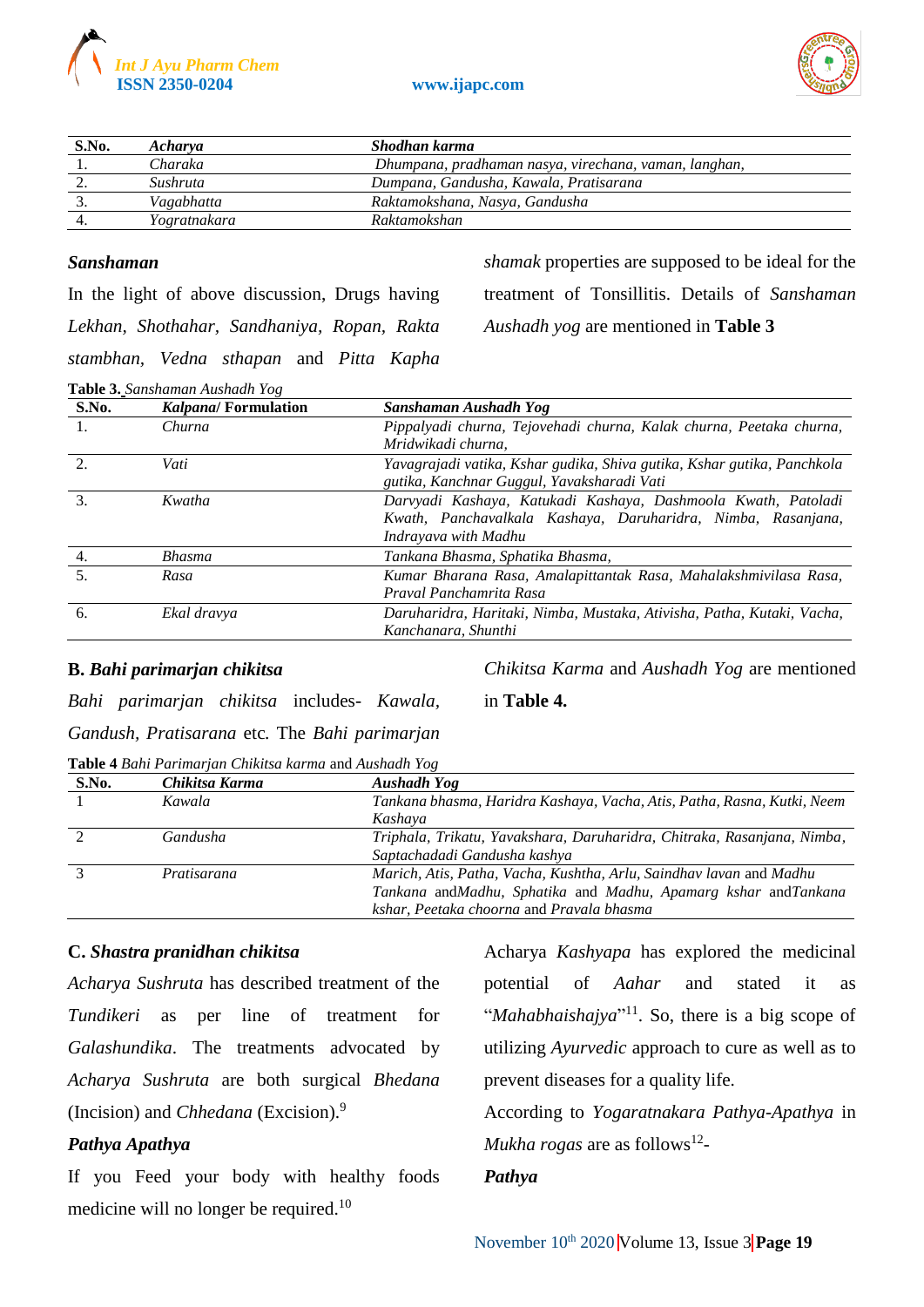# *Int J Ayu Pharm Chem*

#### **ISSN 2350-0204 www.ijapc.com**



*Ahara:Trinadhanya, Yava, Mudga, Kulattha, Jangala Mamsa Rasa, Karvellaka, Patola, Karpurajala, Ushna Jala, Tambula, Khadira, Ghrita and Katu Tikta Dravya.*

*Vihara: Swedana, Virecana, Vamana, Gandusha, Pratisarana, Kawala, Raktamokshana, Nasya, Dhumapana, Shashtra and Agnikarama.*

#### *Apathya*

*Ahara: Amla Rasa Dravyas, Abhishyandi Ahara, Matsya, Dadhi, Kshira, Guda,*

*Masha, Ruksha Kathina Padartha, Guru Ahara. Vihara: Diwaswapna, use of Shitala Jala, Adhomukha Shayana, and Snana.*

# **DISCUSSION**

Recurrent attacks of disease like tonsillitis affects the normal growth and development of a child and may lead to various health hazards. Tonsillectomy puts a straight forward attack on Respiratory and Gastro intestinal tract. Tonsils are the sentinels of the oral cavity. Antibiotics does not check the recurrence as well as chronicity of the disease.

Ayurveda is a science of life and longevity that has changed the lives of countless people for literally thousands of years. Ayurvedic management will be helpful in relieving the classical symptoms of *Tundikeri roga* with *Sanshodhan, Sanshaman* and *Shastra Chikitsa*.

# **CONCLUSION**

*Tundikeri* can be cured by proper treatment followed by healthy diet and maintaining oral hygiene, reducing the chances of tonsillectomies. Tonsillitis has adverse effect on growth and

development of the child. Treatment principles in ayurvedic texts can be converted to standard norms for the better understanding of Tonsillitis. Above article shows different treatment modalities from *Ayurvedic* texts which can be used to treat tonsillitis. Need of the hour is to develop a holistic approach to address the problem of Tonsillitis and its treatment as per *Ayurveda* to avoid future health hazards and for a healthy lifestyle.

The three treatment modalities will help provide management in a purely natural way without any side effects as said- "Ayurvedic treatments always yield side benefits, not side effects".